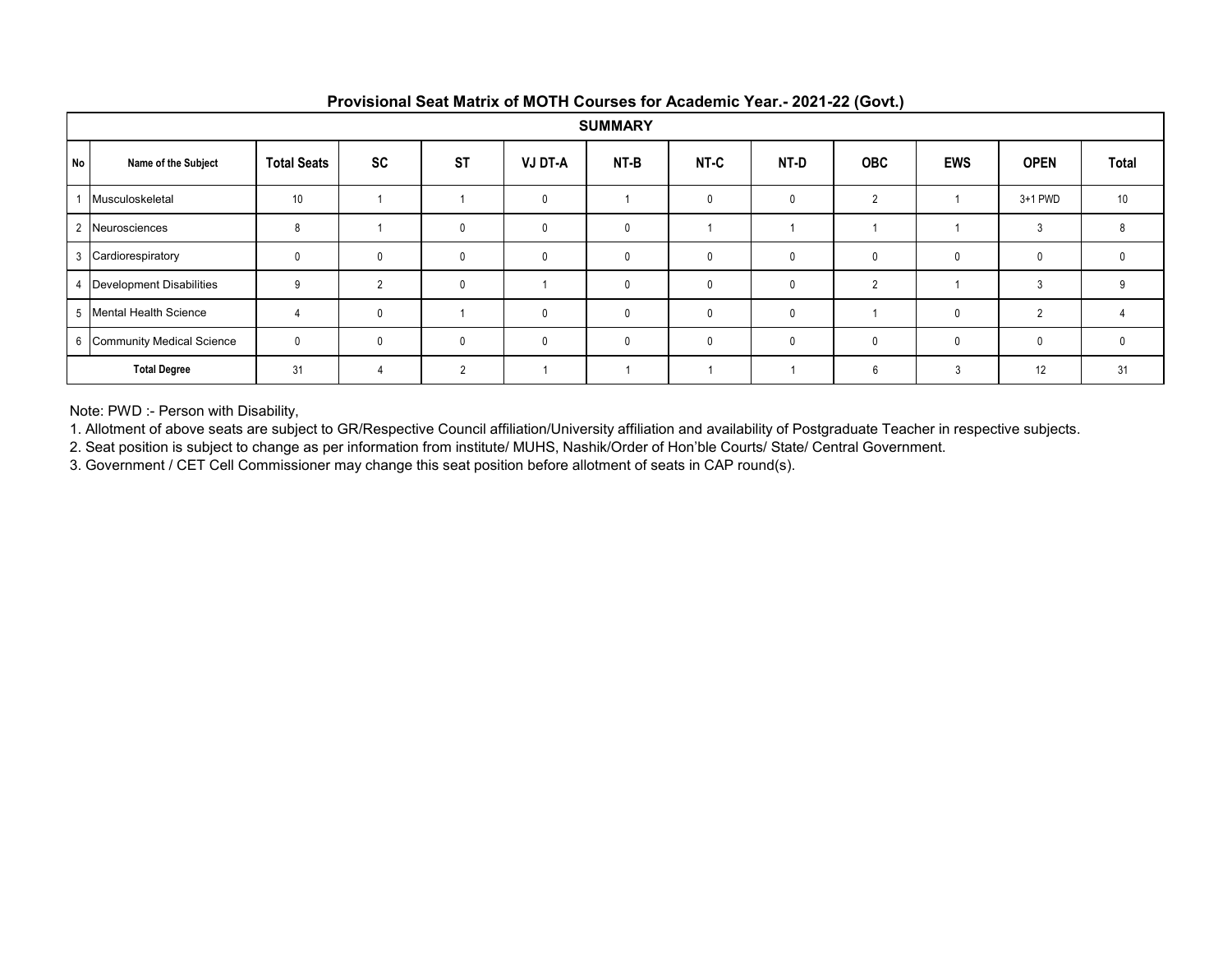|             | SETH G.S. MEDICAL COLLEGE, Mumbai              |                       |           |              |                |      |              |              |              |            |             |       |  |
|-------------|------------------------------------------------|-----------------------|-----------|--------------|----------------|------|--------------|--------------|--------------|------------|-------------|-------|--|
| <b>CODE</b> | Name of the Subject                            | <b>Total Seats</b>    | <b>SC</b> | <b>ST</b>    | <b>VJ DT-A</b> | NT-B | NT-C         | NT-D         | <b>OBC</b>   | <b>EWS</b> | <b>OPEN</b> | Total |  |
|             | 3101 Musculoskeletal                           | 2                     | $\Omega$  | $\Omega$     | $\mathbf{0}$   |      |              | $\mathbf{0}$ | $\mathbf{0}$ | -0         |             |       |  |
|             | 3102 Neurosciences                             | $\overline{2}$        |           | $\Omega$     | 0              |      |              | $\Omega$     | $\Omega$     | 0          |             |       |  |
|             | 3103 Cardiorespiratory                         | $\mathbf 0$           |           | $\Omega$     | 0              |      | $\mathbf{0}$ | 0            | $\mathbf{0}$ |            | 0           |       |  |
|             | 3104 Development Disabilities                  | Δ                     |           | $\mathbf{0}$ | $\mathbf{0}$   |      | 0            | $\mathbf{0}$ |              |            |             |       |  |
|             | 3105 Mental Health Science                     | $\boldsymbol{\Delta}$ |           |              |                |      | 0            | $\Omega$     |              |            |             |       |  |
|             | 3106 Community Medical Science                 | $\mathbf 0$           |           | $\Omega$     |                |      |              | $\Omega$     |              | ſ          | 0           |       |  |
|             | 12<br>12<br>2<br>O<br>л<br><b>Total Degree</b> |                       |           |              |                |      |              |              |              |            |             |       |  |

Note:PWD :- Person with Disability,

1. Allotment of above seats are subject to GR/Respective Council affiliation/University affiliation and availability of Postgraduate Teacher in respective subjects.

2. Seat position is subject to change as per information from institute/ MUHS, Nashik/Order of Hon'ble Courts/ State/ Central Government.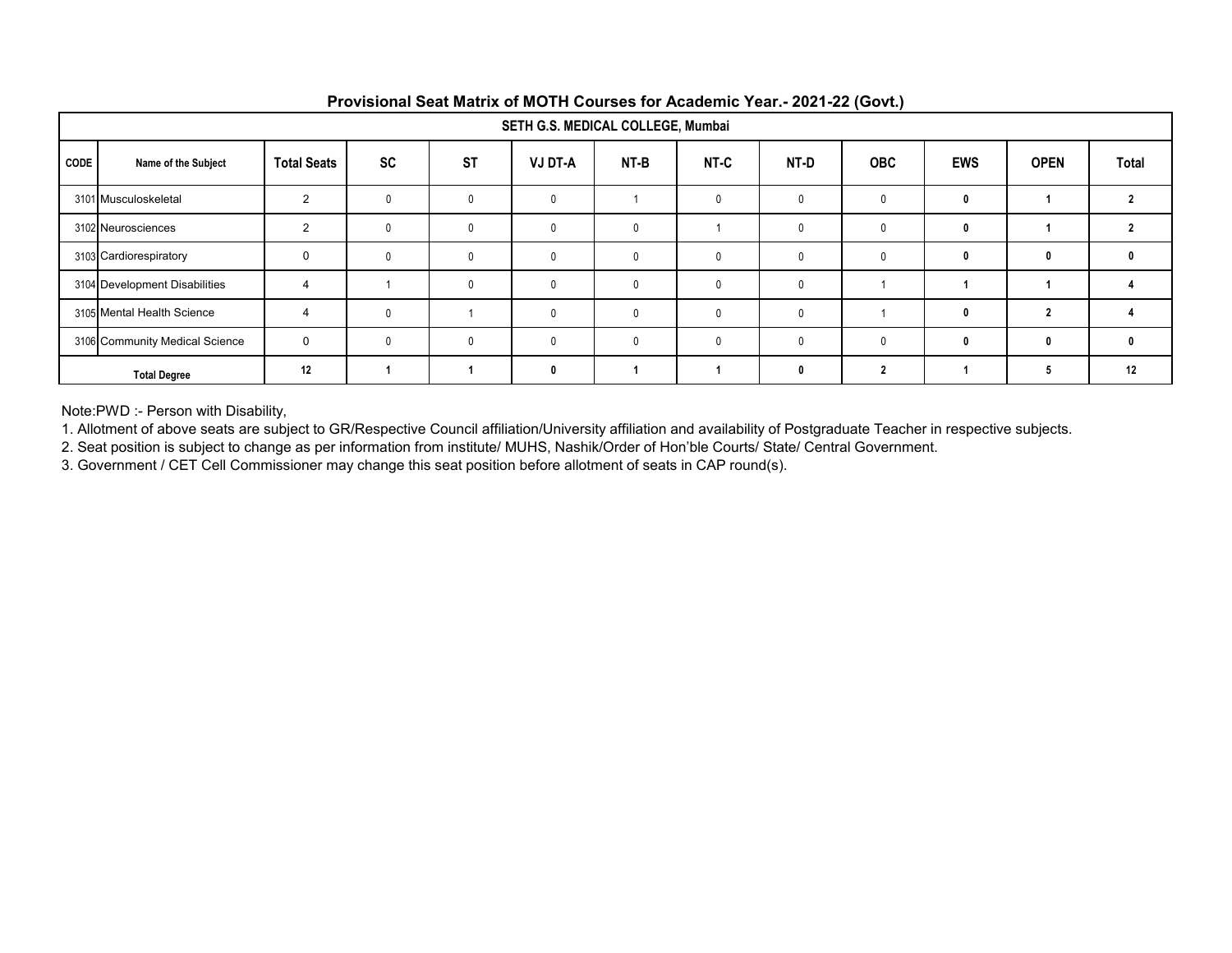|             | $\sim$ $\sim$<br>LOKMANYA TILAK MEDICAL COLLEGE, Mumbai |                    |           |           |                |              |              |           |              |            |              |       |  |  |
|-------------|---------------------------------------------------------|--------------------|-----------|-----------|----------------|--------------|--------------|-----------|--------------|------------|--------------|-------|--|--|
| <b>CODE</b> | Name of the Subject                                     | <b>Total Seats</b> | <b>SC</b> | <b>ST</b> | <b>VJ DT-A</b> | NT-B         | NT-C         | NT-D      | <b>OBC</b>   | <b>EWS</b> | <b>OPEN</b>  | Total |  |  |
|             | 3201 Musculoskeletal                                    | $\overline{2}$     |           | $\Omega$  |                | $\Omega$     |              |           | 0            |            |              |       |  |  |
|             | 3202 Neurosciences                                      | $\overline{2}$     | 0         | $\Omega$  |                | $\mathbf{0}$ | 0            |           |              |            | 0            |       |  |  |
|             | 3203 Cardiorespiratory                                  | 0                  | 0         | $\Omega$  |                | $\mathbf{0}$ | $\mathbf{0}$ | 0         | $\mathbf{0}$ |            | 0            | 0     |  |  |
|             | 3204 Development Disabilities                           | $\mathcal{P}$      | 0         | $\Omega$  |                | $\mathbf{0}$ | 0            |           |              |            |              |       |  |  |
|             | 3205 Mental Health Science                              | $\Omega$           | $\Omega$  | $\Omega$  |                | $\Omega$     |              |           | $\Omega$     |            | 0            |       |  |  |
|             | 3206 Community Medical Science                          | $\Omega$           | $\Omega$  | $\Omega$  |                | $\mathsf{O}$ | 0            | $\bigcap$ |              |            | $\mathbf{0}$ |       |  |  |
|             | <b>Total Degree</b>                                     | ĥ                  |           |           |                |              |              | n         |              |            | 2            |       |  |  |

Note:PWD :- Person with Disability,

1. Allotment of above seats are subject to GR/Respective Council affiliation/University affiliation and availability of Postgraduate Teacher in respective subjects.

2. Seat position is subject to change as per information from institute/ MUHS, Nashik/Order of Hon'ble Courts/ State/ Central Government.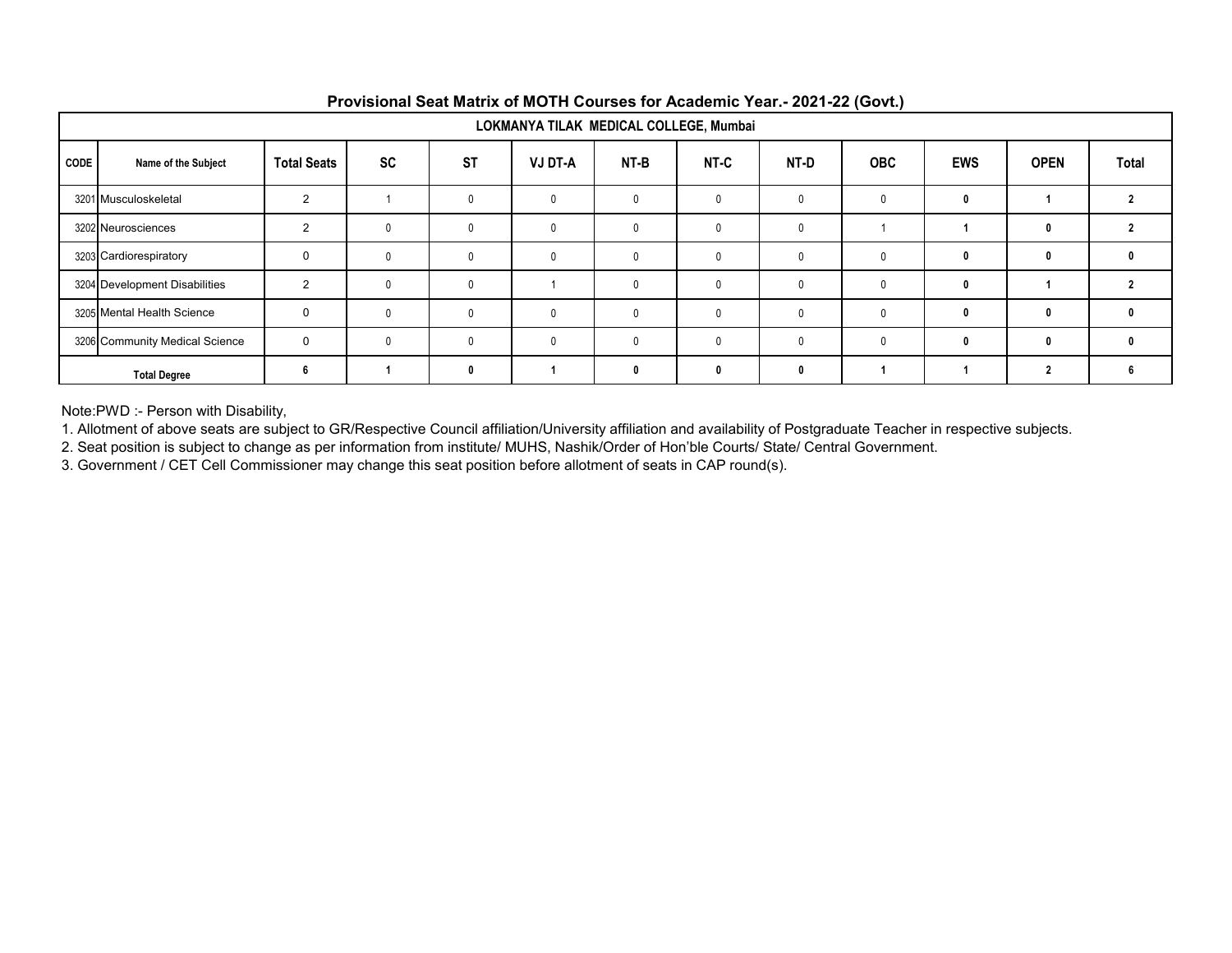|      | $\mathbf{v}$ . The same $\mathbf{v}$<br>T.N. MUNICIPAL MEDICAL COLLEGE, Mumbai |                    |              |              |                |              |              |              |            |            |             |              |  |
|------|--------------------------------------------------------------------------------|--------------------|--------------|--------------|----------------|--------------|--------------|--------------|------------|------------|-------------|--------------|--|
| CODE | Name of the Subject                                                            | <b>Total Seats</b> | <b>SC</b>    | <b>ST</b>    | <b>VJ DT-A</b> | NT-B         | NT-C         | NT-D         | <b>OBC</b> | <b>EWS</b> | <b>OPEN</b> | <b>Total</b> |  |
| 3301 | Musculoskeletal                                                                | $\overline{4}$     | $\Omega$     |              |                | $\mathbf{0}$ | 0            | 0            |            |            | 1 PWD       |              |  |
| 3302 | Neurosciences                                                                  | $\overline{2}$     |              | $\Omega$     |                | $\mathbf{0}$ | $\mathbf{0}$ |              | 0          | 0          |             |              |  |
| 3303 | Cardiorespiratory                                                              | $\mathbf 0$        | $\mathbf{0}$ | $\mathbf{0}$ | $\Omega$       | $\mathbf{0}$ | 0            | $\mathbf{0}$ | 0          |            | 0           | 0            |  |
| 3304 | <b>Develapment Disabilities</b>                                                | $\mathcal{P}$      | $\Omega$     | $\Omega$     |                | $\mathbf{0}$ |              |              |            |            |             |              |  |
| 3305 | <b>Mental Health Science</b>                                                   | $\Omega$           |              | $\Omega$     |                |              | 0            |              | 0          |            | 0           |              |  |
| 3306 | <b>Community Medical Science</b>                                               | 0                  | $\Omega$     | $\Omega$     | $\Omega$       | $\mathbf{0}$ | $\mathbf{0}$ | $\cap$       |            |            | 0           | n            |  |
|      | <b>Total Degree</b>                                                            | 8                  |              |              | n              | $\mathbf{0}$ | n            | $\mathbf{r}$ |            |            | 3           | 8            |  |

Note:PWD :- Person with Disability,

1. Allotment of above seats are subject to GR/Respective Council affiliation/University affiliation and availability of Postgraduate Teacher in respective subjects.

2. Seat position is subject to change as per information from institute/ MUHS, Nashik/Order of Hon'ble Courts/ State/ Central Government.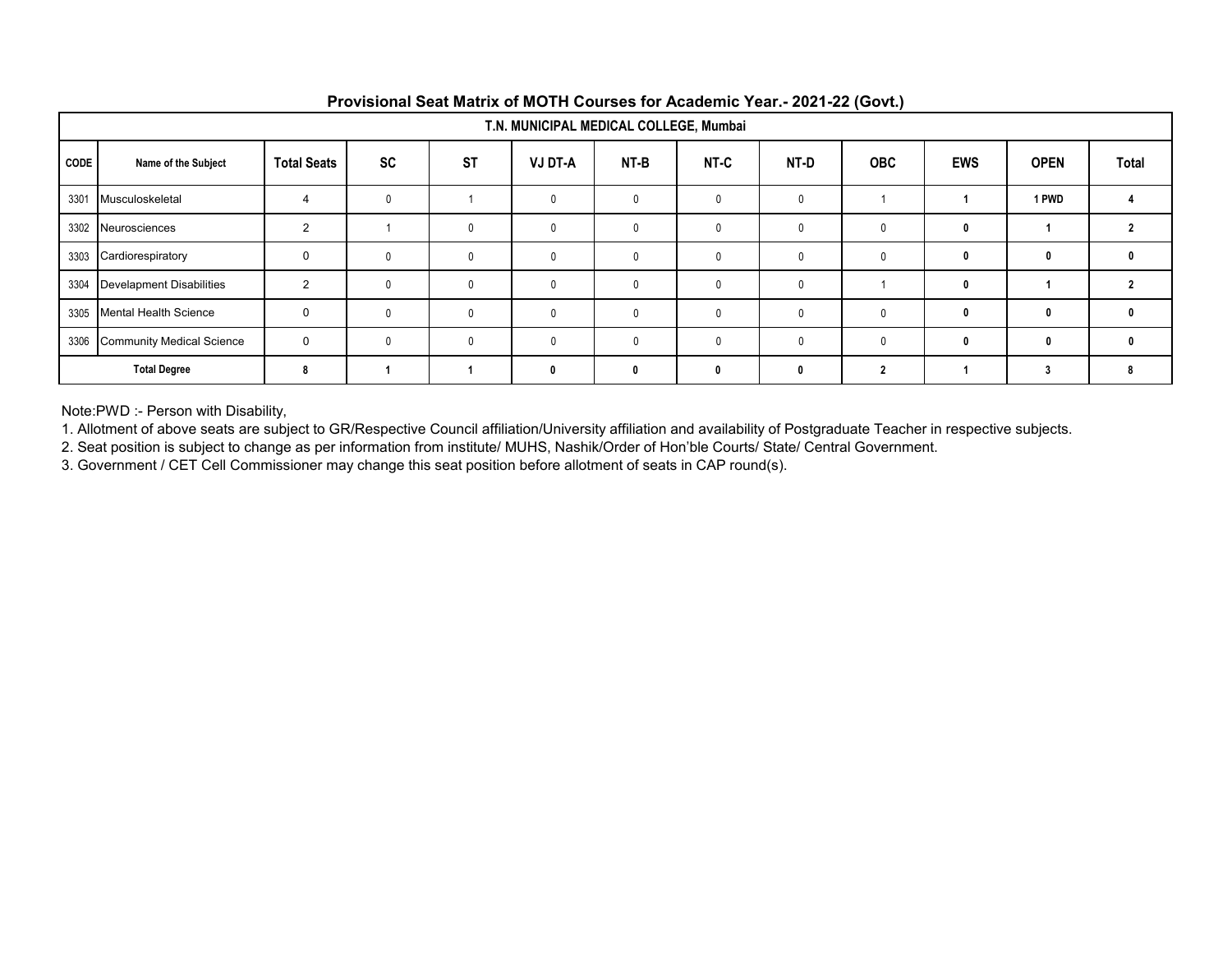|             | $\sim$<br><b>GOVT. MEDICAL COLLEGE, NAGPUR</b> |                    |           |              |                |          |      |              |              |            |             |              |  |
|-------------|------------------------------------------------|--------------------|-----------|--------------|----------------|----------|------|--------------|--------------|------------|-------------|--------------|--|
| <b>CODE</b> | Name of the Subject                            | <b>Total Seats</b> | <b>SC</b> | <b>ST</b>    | <b>VJ DT-A</b> | NT-B     | NT-C | NT-D         | <b>OBC</b>   | <b>EWS</b> | <b>OPEN</b> | Total        |  |
|             | 3401 Musculoskeletal                           | 2                  |           | $\Omega$     | 0              |          |      | $\mathbf{0}$ |              | 0          |             |              |  |
|             | 3402 Neurosciences                             | 2                  | 0         | $\mathbf{0}$ | 0              |          | 0    |              | $\mathbf{0}$ | 0          |             |              |  |
|             | 3403 Cardiorespiratory                         | $\mathbf 0$        |           | $\mathbf{0}$ | 0              | $\Omega$ | 0    | $\mathbf{0}$ | $\mathbf{0}$ | 0          | 0           | 0            |  |
|             | 3404 Development Disabilities                  | $\mathbf 0$        | $\Omega$  | $\mathbf{0}$ | $\Omega$       |          | 0    | $\mathbf{0}$ | $\Omega$     | O          | 0           | $\mathbf{0}$ |  |
|             | 3405 Mental Health Science                     | $\mathbf 0$        |           | $\Omega$     | 0              |          | 0    | 0            | $\Omega$     |            | 0           | n            |  |
|             | 3406 Community Medical Science                 | $\mathbf 0$        | $\Omega$  | $\Omega$     | <sup>0</sup>   |          |      | $\Omega$     | 0            | O          | 0           | n            |  |
|             | <b>Total Degree</b>                            |                    | n         | $\mathbf{0}$ |                |          |      |              |              | O          |             |              |  |

Note:PWD :- Person with Disability,

1. Allotment of above seats are subject to GR/Respective Council affiliation/University affiliation and availability of Postgraduate Teacher in respective subjects.

2. Seat position is subject to change as per information from institute/ MUHS, Nashik/Order of Hon'ble Courts/ State/ Central Government.